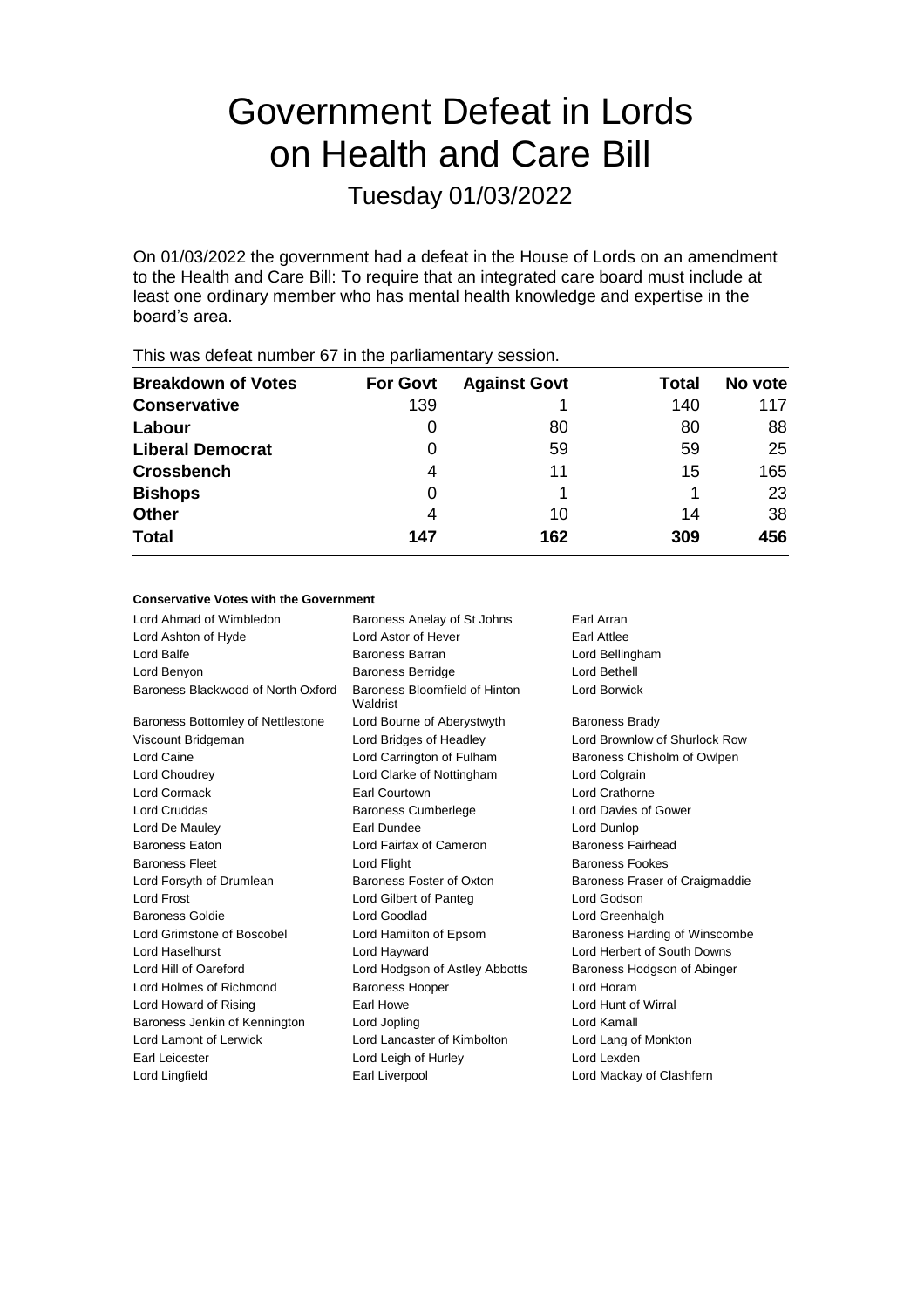Lord Maude of Horsham Lord McColl of Dulwich Baroness McGregor-Smith Lord McInnes of Kilwinning Baroness McIntosh of Pickering Lord McLoughlin Baroness Meyer **Baroness Mobarik** Baroness Mobarik **Duke of Montrose** Lord Moylan **Lord Moynihan** Lord Moynihan **Baroness Neville-Jones** Baroness Neville-Rolfe Lord Norton of Louth Lord Offord of Garvel Lord Parkinson of Whitley Bay Baroness Penn Baroness Paroness Pidding Lord Porter of Spalding **Lord Randall of Uxbridge Baroness Rawlings** Lord Reay Lord Risby Lord Robathan Baroness Sanderson of Welton Lord Sarfraz Lord Sassoon Baroness Sater **Baroness Seccombe** Lord Selkirk of Douglas Lord Sharpe of Epsom Lord Sheikh Lord Shinkwin Lord Smith of Hindhead **Baroness Stedman-Scott** Lord Sterling of Plaistow Lord Stewart of Dirleton Baroness Stowell of Beeston Lord Strathcarron Baroness Stroud **Baroness Sugg Communist Communist Stroud** Baroness Sugg **Lord Taylor of Holbeach** Viscount Trenchard Lord True Lord Tugendhat Lord Udny-Lister **Lord Vaizey of Didcot** Baroness Vere of Norbiton Baroness Verma Lord Wei Lord Wharton of Yarm Lord Whitby **Lord Willetts Baroness Williams of Trafford Lord Willetts Baroness Williams of Trafford** Lord Wolfson of Tredegar **Baroness Wyld** Lord Young of Cookham Viscount Younger of Leckie

Lord Mancroft Baroness Manzoor Lord Marlesford

### **Conservative Votes against the Government** Baroness Newlove

### **Labour Votes with the Government**

### **Labour Votes against the Government**

Baroness Armstrong of Hill Top Lord Bassam of Brighton Baroness Blake of Leeds Lord Boateng Lord Bradley Lord Bragg Lord Brooke of Alverthorpe Lord Browne of Ladyton Lord Campbell-Savours Lord Carter of Coles Baroness Chakrabarti Viscount Chandos Baroness Chapman of Darlington Lord Clark of Windermere Lord Collins of Highbury Lord Davies of Brixton **Baroness Drake** Lord Dubs Lord Elder Lord Foulkes of Cumnock Baroness Gale Baroness Golding **Lord Grantchester Lord Grantchester** Lord Griffiths of Burry Port Lord Grocott **Lord Hacking** Lord Hacking Lord Hain Viscount Hanworth **Lord Harris of Haringey** Baroness Hayman of Ullock Baroness Hayter of Kentish Town Baroness Healy of Primrose Hill Lord Hendy Baroness Henig **Lord Howarth of Newport** Lord Hunt of Kings Heath Baroness Jones of Whitchurch Lord Kennedy of Southwark Lord Khan of Burnley Lord Knight of Weymouth Lord Layard Lord Lennie Lord Liddle Baroness Lister of Burtersett Baroness Mallalieu Lord Maxton Lord McAvoy Baroness McIntosh of Hudnall Baroness Merron **Baroness Morris Concept Accord Monks** Baroness Morris of Yardley Lord Murphy of Torfaen Baroness Nye Lord Pendry Baroness Pitkeathley **Lord Ponsonby of Shulbrede** Baroness Ramsay of Cartvale Baroness Rebuck Lord Reid of Cardowan Lord Robertson of Port Ellen Lord Rooker Lord Rowlands Baroness Sherlock Baroness Smith of Basildon **Lord Snape Lord Snape** Viscount Stansgate Baroness Thornton **Lord Touhig** Lord Tunnicliffe Baroness Warwick of Undercliffe Lord Watson of Invergowrie Lord Watts Lord West of Spithead **Baroness Wheeler** Baroness Wheeler Baroness Whitaker Baroness Wilcox of Newport Baroness Young of Old Scone

Baroness Adams of Craigielea Lord Anderson of Swansea Baroness Andrews